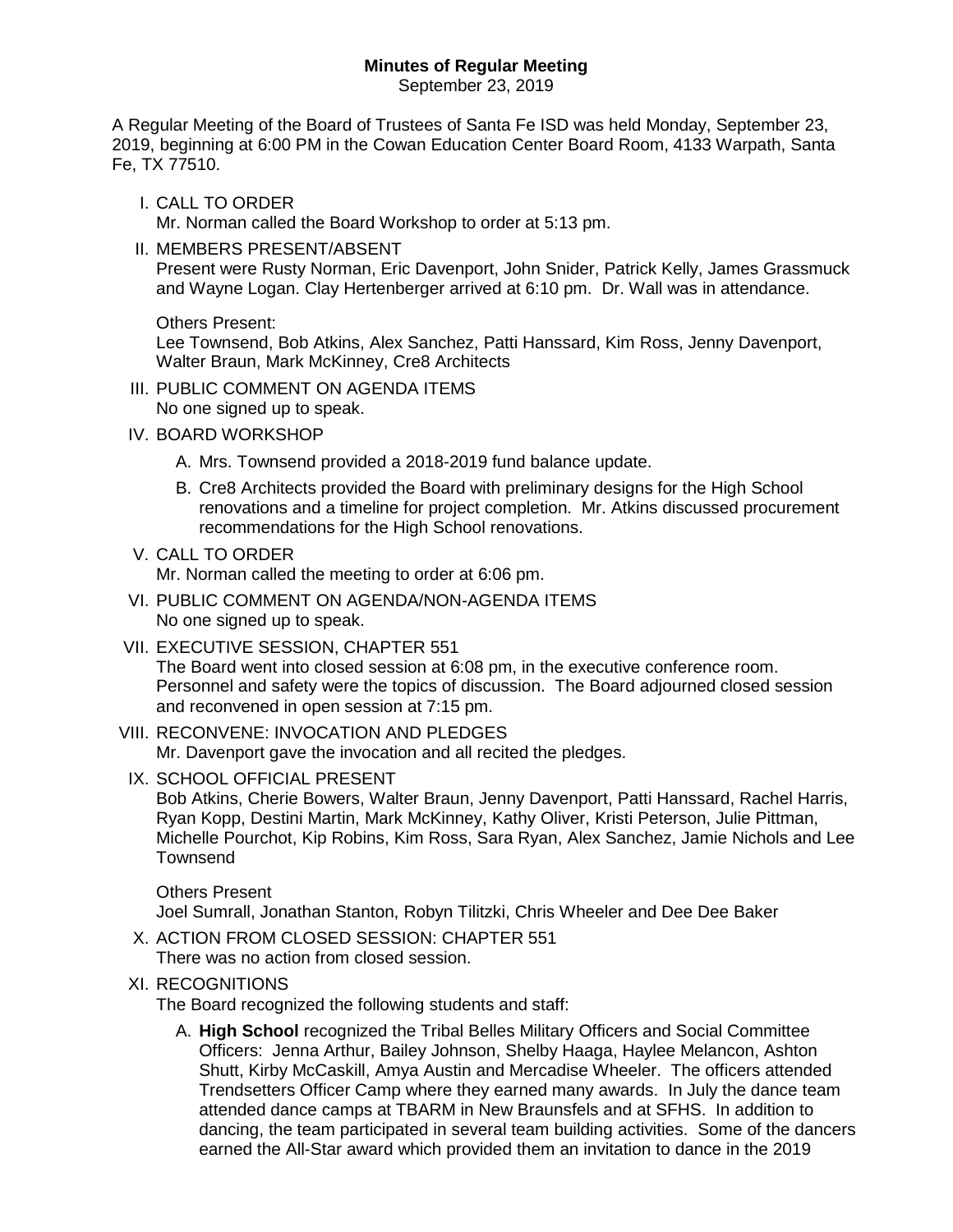Macy's Thanksgiving Day Parade and the 2020 Cotton Bowl. The Tribal Belles are under the direction of Director Ashley Hardage.

- B. **High School** also recognized Cameron Redwine. Cameron is a member of the SFHS Choir and was selected as an Outstanding Performer at the 2019 UIL State Solo and Ensemble Vocal Solo Contest. SFHS Choir Director is Gunnar Tietge.
- C. **Maintenance and Operations** would like to recognize their student workers and supervisors. Ty Baker, Brittany Barker, Jaron Bryan-Prejean, Christian Cabrera-Guevara, Jon-Anthony Diaz, Haley Gibson, Micah Gibson, Jimmie Gibson, Andrew Girouard, Keaton Gonzalez, Alexia Goolsby, Macy Gregory, Chase Heckendorn, Caleb Ioannidis, Colton Kimball-Honings, Madison Mann, Myracle Montemayor, Matthew Monroe, Reagyn Murphy, Grant Pfaff, Keaton Plovanich, Paul Randolph, Joseph Rodriguez, Noah Silva, Riley Tacquard, Holden Wainwright and Cade Wheeler. Supervisors were Lorae Honings, Carl Matejka and Alex McFadden. These students daily tasks included, moving furniture, boxes and pallets, pressure washing sidewalks and school fronts, supporting the maintenance staff and helping the custodial staff with school cleanings.
- D. **The District** would like to recognize our financial partners, who assisted the district with possible funding options for renovations to the H.S. after the May  $18<sup>th</sup>$  tragedy. Marcus Deitz, our bond council with Orrick Public Finance reached out to James Hernandez, partner with Orrick, Herrington & Sutcliffe LLP, and Amanda Schar and Colin Parrish, partners with Statehouse Consultants. The team immediately responded and worked with the District in creating summary information and graphics of the District's current financial details following the tragedy and challenges we faced moving forward. With their support, SFISD was awarded 10.9 million dollars through SB500, Section 31, 86<sup>th</sup> Texas Legislative Session Appropriations.
- E. **Employees of the Month** for September are: Amy Childs, Barnett; Lidia Cleveland, Kubacak; Sara Linkey, RJW; Jeff DeWillis, Jr. High; Thomas Bennett, H.S.; Carolina Mejia, Transportation; Robert Tull, M&O; Catalina Esparza, Custodial; Drew Riggin, Nutrition Services; Becky Wright, Administration; Eli Arredondo, Police Dept.

### XII. INFORMATION ITEMS

A. The Board reviewed monthly reports on personnel, child nutrition, tax collection, technology, transportation, finance, police department, grants, bond and campuses. Mr. Atkins updated the Board on projects ongoing throughout the District.

## XIII. CONSENT AGENDA

Mr. Snider made a motion to approve the following consent agenda items as presented. Mr. Kelly seconded and all voted in favor.

- A. Minutes of August 26, 2019 and September 4, 2019
- B. Accounts Payable \$3,853,970.30
- C. Budget Amendment #1
- D. Student Transfers
- E. MOU of Coordinated Response Between SFISD and The Disaster Behavioral Health **Services**

#### XIV. REGULAR AGENDA

- A. Mr. Logan made a motion to approve Policy DED(LOCAL) as presented. Mr. Snider seconded and all voted in favor.
- B. Mr. Logan made a motion to approve Policy BED(LOCAL) as presented. Mr. Snider seconded and the motion passed with a 6 For and 1 Against vote.
- C. Mr. Grassmuck made a motion to proclaim October 6-12, 2019 as Fire Prevention Week in Santa Fe ISD. Mr. Logan seconded and all voted in favor.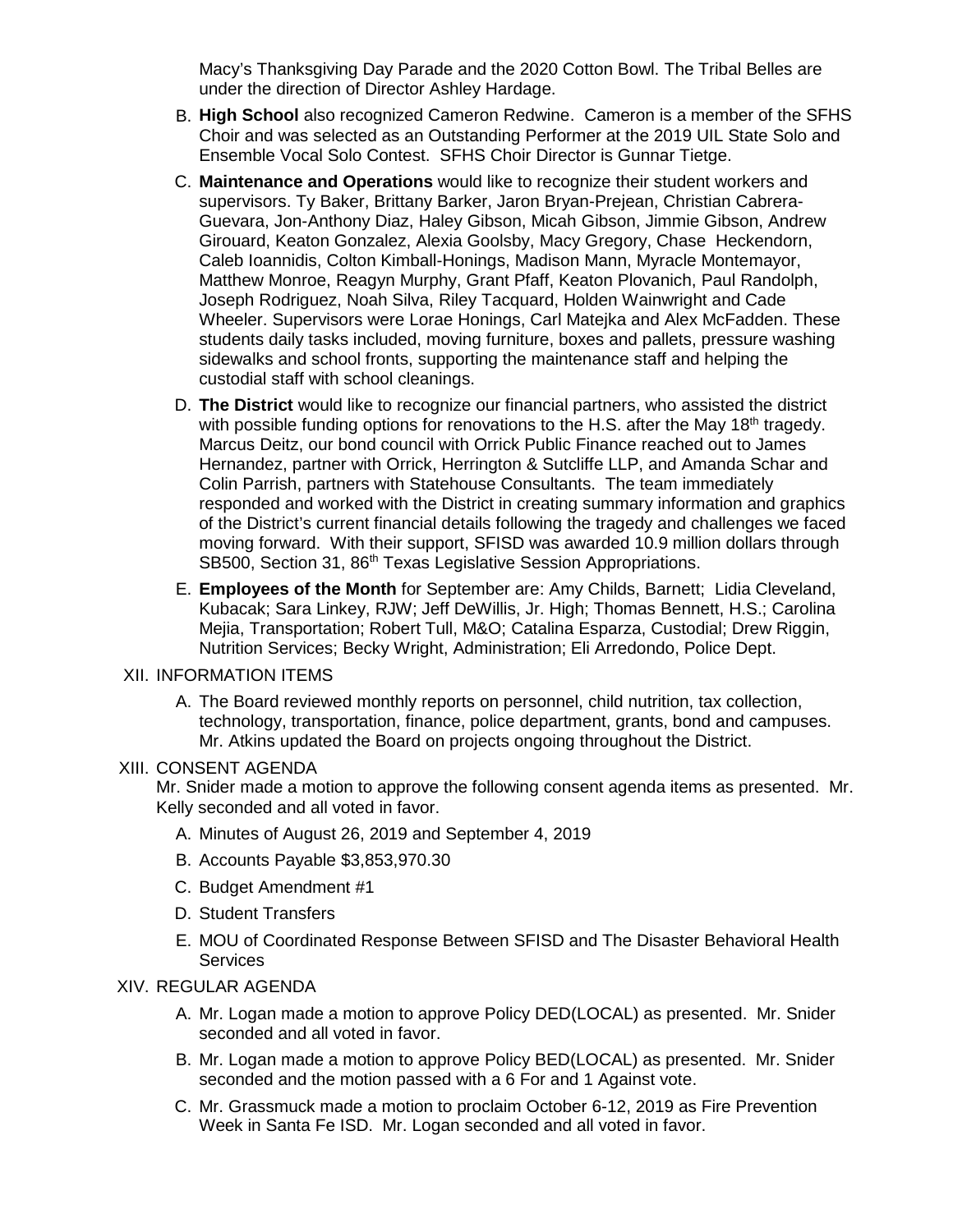- D. Mr. Snider made a motion to proclaim October 14-18, 2019 as National School Lunch Week in Santa Fe ISD. Mr. Kelly seconded and all voted in favor.
- E. Mr. Kelly made a motion to proclaim October 21-25, 2019 as National Bus Safety Week in Santa Fe ISD. Mr. Snider seconded and all voted in favor.
- F. Mr. Kelly made a motion to proclaim October 23-31, 2019 as Red Ribbon Week in Santa Fe ISD. Mr. Logan seconded and all voted in favor.
- G. Mr. Snider made a motion to proclaim September 2019, as Attendance Awareness Month in Santa Fe ISD. Mr. Hertenberger seconded and all voted in favor.
- H. Mr. Logan made a motion to proclaim the month of October 2019, as Bullying Prevention Month in Santa Fe ISD. Mr. Snider seconded and all voted in favor.
- I. Mr. Kelly made a motion to proclaim the month of October 2019, as National Principal's Month in Santa Fe ISD. Mr. Logan seconded and all voted in favor.
- J. Mr. Kelly made a motion to approve the contract with Rozell Therapy Services to provide physical therapy to the students of Santa Fe ISD for the 2019-2020 school year in an amount not to exceed \$59,000.00. Mr. Snider seconded and all voted in favor.
- K. Mr. Snider made a motion to approve the purchase of (9) buses from Longhorn Bus in the amount of \$982,681 with the VW grant reimbursement of \$589,203 for a district price of \$394,278 and approve additional options in the amount of \$43,659.00 for the total not to exceed \$437,937.00. Mr. Kelly seconded and all voted in favor.
- L. Mr. Grassmuck made a motion to approve the procurement method for construction of the High School additions and renovations as Construction Manager At Risk (CMAR). Mr. Kelly seconded and all voted in favor.
- M. Mr. Snider made a motion to approve the procurement of the quarterly and annual service agreements for Barnett chillers from Hunton Services for a cost not to exceed \$14,691.58. Mr. Logan seconded and all voted in favor.
- N. Mr. Snider made a motion to approve the purchase of two new chillers with installation and all associated parts and labor for the chiller installation for a cost not to exceed \$827,462.00 from Hunton Services. Mr. Kelly seconded and all voted in favor.
- O. Mr. Kelly made a motion to approve the contingency and performance payment bond costs of \$82,319.00 to Fielders Choice and Enviroturf. Mr. Snider seconded and all voted in favor.

## XV. BOARD COMMUNICATION

Mrs. Townsend

• Wished everyone a great week.

Mr. Snider

• Thanked Bob and the M & O team for hiring student workers during the summer. Thanked Administrator and Staff for all they do.

Mr. Kelly

• Thanked everyone for all they do. Thanked Dr. Wall and Mr. Norman for all their hard work in getting funds for the H.S. renovation project through state and federal funding. Enjoyed the TASB Conference.

Mrs. Ross

• Thanked the Principal's for all their hard work. Congratulated Andi Hull on her new baby.

Ms. Hanssard

Stated that Human Resources Day is October  $9<sup>th</sup>$ . She thanked her staff for all their hard work throughout the year. Reminded everyone of the Drive 4UR School event scheduled for October  $25<sup>th</sup>$  at the H.S.